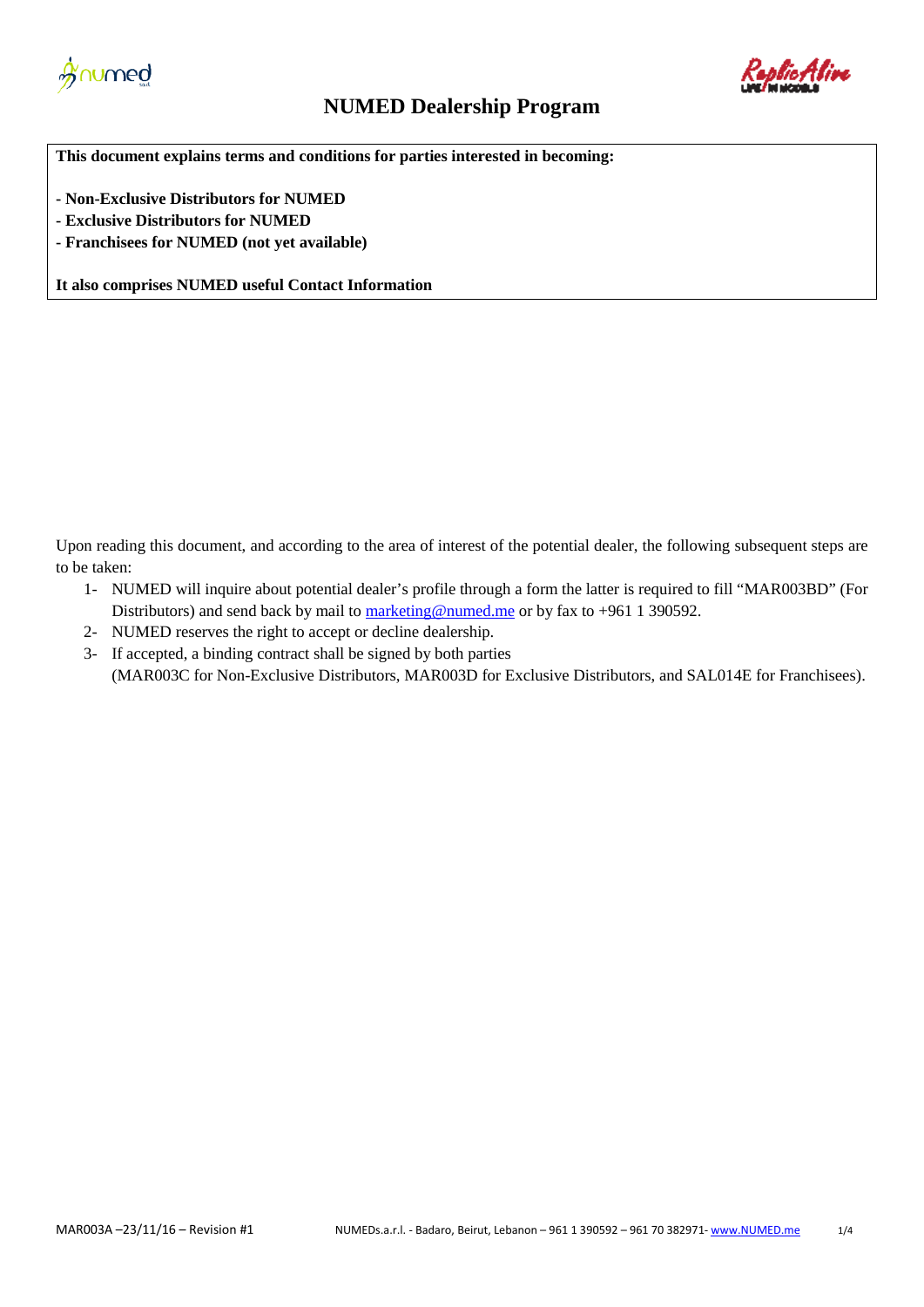



## **NUMED Non-Exclusive Distributorship Program**

#### **Qualifications:**

Pre-approval and pre-qualification ought to be obtained in order to be part of the authorized distributor/representative for NUMED program. All distributor agreements may be renewed only with NUMED's approval on an annual basis. Annual orders below  $$ (or as otherwise stated by NUMBER) expose to removal from the distribution program.$ 

**Non-Exclusive Distributors will benefit from a special discount on all NUMED-made items (all items not marked**  with asterisk "\*" on catalogs and price lists).

**Please refer to Price Lists for discount levels 1, 2 and 3.**

**Note that discount levels are made according to a certain volume requirement; any amount purchased below the requirement will subject discount to previous level (if not otherwise specified).**

### **Conditions:**

Prepayment is mandatory for International dealers after NUMED issues consent. For International dealers, a minimum order of 1000\$ is required. Dealers that are over 30 days past due may be subject to having all their orders placed on hold, without notification, until payment is received.

### **Pricing:**

All pricing and discount programs will be effective January through December annually. **Due to possible unforeseen conditions, NUMED reserves the right to adjust prices without notice.** 

### **Freight Charges and Drop Shipments:**

The distributor is responsible for all freight charges. NUMED can provide *estimated* quotes for domestic drop shipments if requested. Any damage due to shipping must be acknowledged at receipt of order with the shipping company.

## **Return Policy:**

Returns for defective merchandise will be accepted within 30 days of the date of purchase. Custom or special order products are non-returnable. Shipping charges will not be credited.

Purchase order number, NUMED invoice number, date of purchase, item code and quantity of items must be provided. **A return authorization number must be issued to you and displayed on the inside and outside of the shipment before it can be accepted.** 

#### **Catalog Services:**

NUMED s.a.r.l. will provide a digital file, when requested, for use in the dealer's own sales materials, catalogs or websites. We also have a number of NUMED un-priced Distributor catalogs that dealers can obtain to use in their marketing. These catalogs can be requested from our office. In many cases NUMED will provide the catalogs free of charge. We will though ask you to pay any freight costs involved in sending the catalogs to you.

NUMED s.a.r.l. reserves the right to review all copy for its products before publication by a dealer. Dealers are advised to submit photocopies of suggested copy before publication.

*NUMED reserves the right to discontinue any program title at any time. NUMED will make reasonable efforts to notify the Distributor in advance of such conditions. However, such notice cannot be guaranteed. THIS PROGRAM WILL REPLACE ALL PREVIOUS AGREEMENTS*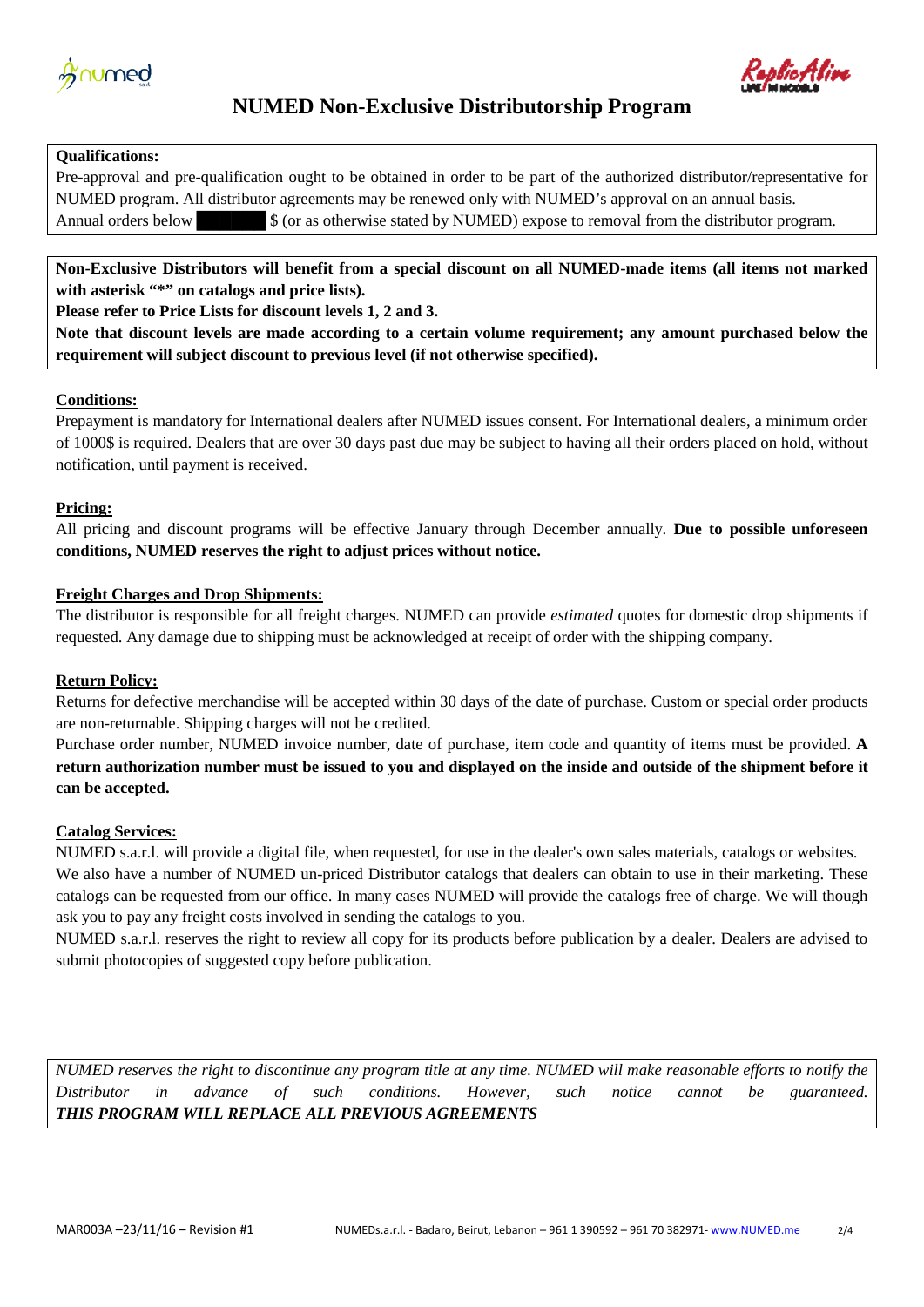



# **NUMED Exclusive Distributorship Program**

## **Qualifications:**

Pre-approval and pre-qualification ought to be obtained in order to be part of the authorized exclusive dealer for NUMED program. This agreement may be renewed only with NUMED's approval on a 2 year basis. Annual orders below \$ (or as otherwise stated by NUMED) expose to removal from the exclusive distributorship program. A first nonconditional, trial year could be granted.

**Exclusive Distributors will benefit from a special discount on all NUMED-made items (all items not marked with asterisk "\*" on catalogs and price lists)**

**Please refer to Price Lists for discount levels 1, 2 and 3.**

**Note that discount levels are made according to a certain volume requirement; any amount purchased below the requirement will subject discount to previous level (if not otherwise specified).**

## **Conditions:**

- NUMED appoints the dealer as its sole distributor to promote and distribute its products within the territory.
- The dealer is an independent contractor and has no authority to bind NUMED in any way, to enter into contracts or sign anything on behalf of NUMED.
- The dealer is responsible for paying his own expenses with respect to the dealership.
- NUMED has the right to accept or reject purchase orders as it sees fit.
- The dealer is responsible for promoting and advertising the products in the territory, and has the right to promote as an authorized dealer of the products.

A minimum order of 1000\$ is required along with prepayment. Dealers that are over 30 days past due may be subject to having all their orders placed on hold, without notification, until payment is received.

### **Pricing:**

All pricing and discount programs will be effective January through December annually. **Due to possible unforeseen conditions, NUMED reserves the right to adjust prices without notice.** 

### **Freight Charges and Drop Shipments:**

The distributor is responsible for all freight charges. NUMED can provide *estimated* quotes for domestic drop shipments if requested. Any damage due to shipping must be acknowledged at receipt of order with the shipping company.

### **Return Policy:**

Returns for defective merchandise will be accepted within 30 days of the date of purchase. Custom or special order products are non-returnable. Shipping charges will not be credited.

Purchase order number, NUMED invoice number, date of purchase, item code and quantity of items must be provided. **A return authorization number must be issued to you and displayed on the inside and outside of the shipment before it can be accepted.** 

### **Catalog Services:**

NUMED S.a.r.l. will provide a digital file, when requested, for use in the dealer's own sales materials, catalogs or websites. We also have a number of NUMED un-priced Distributor catalogs that dealers can obtain to use in their marketing. These catalogs can be requested from our office. In many cases NUMED will provide the catalogs free of charge. We will though ask you to pay any freight costs involved in sending the catalogs to you.

NUMED S.a.r.l. reserves the right to review all copy for its products before publication by a dealer. Dealers are advised to submit photocopies of suggested copy before publication.

*NUMED reserves the right to discontinue any program title at any time. NUMED will make reasonable efforts to notify the Distributor in advance of such conditions. However, such notice cannot be guaranteed. THIS PROGRAM WILL REPLACE ALL PREVIOUS AGREEMENTS*